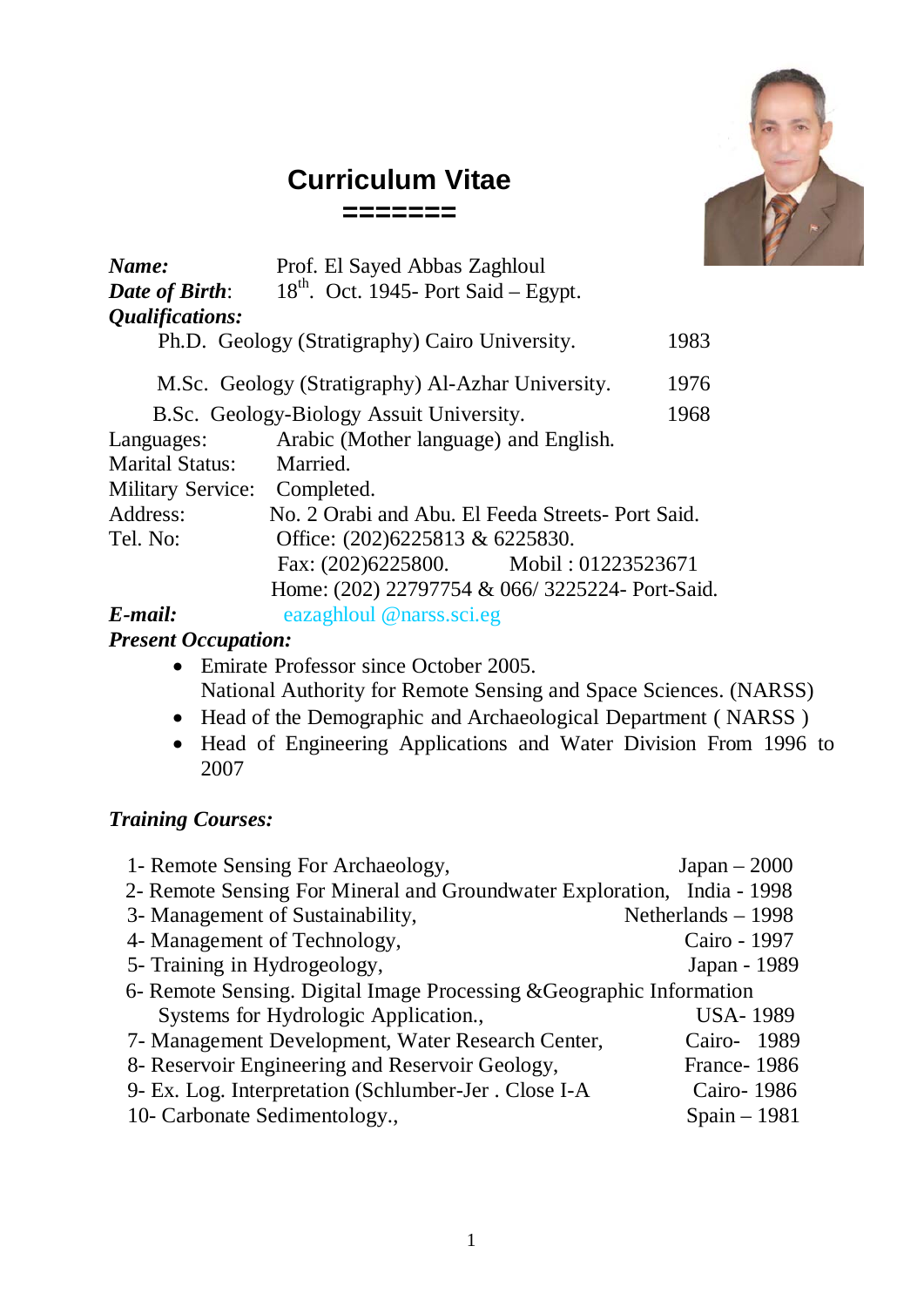#### *Experiences:*

- 1996- Present Prof. National Authority for Remote Sensing and Space Sciences (NARSS).
	- Head of Engineering Applications and water Division From 1996 to 2007

- Acting a General Secretary of NARSS (from 2000 - 2001).

- 1993 1996 Deputy Director. Research Institute for Water Resources (RIWR). Assoc . Prof. National Water Researches Center.
- 1992- 1993 Suez Canal University. Environmental Research Center.
- 1987 1991 Senior Researcher. Research Institute for Water Resources National Water Researches Center.
- 1980 1986 Senior Geologist. TOTAL Petroleum Exploration Company Egypt.
- 1979 1980 Senior Field Geologist. Geological Survey of Iraq.
- 1969 1979 Field Geologist. Geological Survey of Egypt.

#### *Membership:*

- 1- Egyptian Remote Sensing Society.
- 2- Egyptian Geological Society.
- 3- Egyptian Geographical Society.
- 4- Egyptian Petroleum Exploration Society ( EPEX ) .

# *List of Publications*

- 1- Geology of the Area East Of Beni Suef, Eastern Desert Egypt. Annals of the Geol. Survey Egypt. Vol. Viii Pp. (129 - 162). 1978
- 2- Pluvial Lakes of North Western Sudan. The Geographical Journal Vol. 145, Part. 3. 1979
- 3- Some Observations On The Rift Tectonics In The Eastern Part of The Suez Rift. 7th. E.G.P.C. Exploration Seminar. Cairo. 1984
- 4- Chenet P.Y., B. Colletto J. Letouzey , G. Desforges , E. Ousset and E.A. Zaghloul, 1987 , Structures Associated With Extensional Tectonics In The Suez Rift. Continental Extensional Tectonics, Geological Society Special Publication No. 28. Pp.551-558. London.
- 5- Haynes C., J. Mehringer , D. Johnson , H. Hass A. Muller and E.A.Zaghloul, 1987, Evidence For The First Nuclear Age Recharge of Shallow Groundwater, Arbain Desert , Egypt. National Geographic Research 3. (4). Pp. 431 - 438 Washington, D.C
	- 6- Helwa , M.; E.A. Zaghloul And H. Ibrahim ,1990 , Analysis Of The Recharging Mechanisms To El-Arish Groundwater Reservoir, Water Science. 7<sup>th</sup>. Issue. April. Cairo.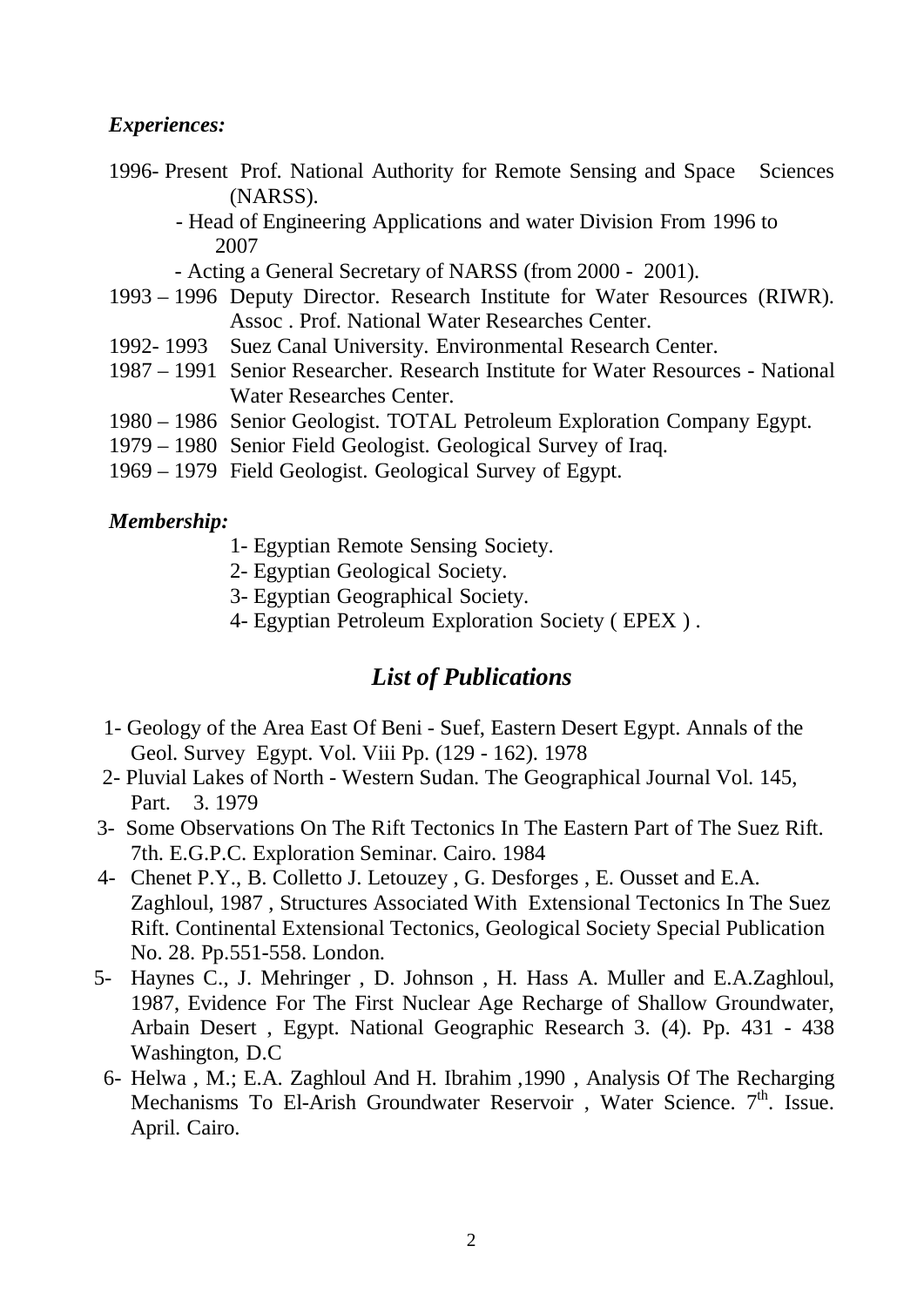- 7- Zaghloul, E.A., T. El-Deftar and A.Awad, 1990, Comparative studies of the Lower Cretaceous sand stone section in Sinai Peninsula and its hydrogeological characteristics. J. Water Sc. 7 th. Issue , April ( In Arabic ) .
	- 8- Zaghloul, E.A.; S. Nour And A. Awaad ,1990, The Aquifer Geometry in El-Arish-Rafaa Area. Water Science. 8th. Issue. October. Cairo.
	- 9- Paillet, F.; E. Zaghloul and T. El-Deftar, 1990. Application Of Geophysical Well Log Analysis To Characterization Of Aquifers In The Sinai Region, Republic Of Egypt. U.S. Geological Survey. Denver, Colorado.
- 10-Nassef, O. and E.A. Zaghloul, 1991, Geomorphology Of The North Eastern Sinai. Egypt. Water Science. Accepted On 9-1-1991.
- 11- Abdel Rahman, S. and E. Zaghloul, 1992, Mapping the Surface and Subsurface Features In Kom Ombo area. The Upper Nile Valley. Egypt,.Using Remote Sensing Techniques. Presented At The African Soil Science Society 2nd Conference. Cairo
- 12- Khalifa. M. And Ea. Zaghloul ,1992 , Stratigraphy And Depositional History Of Shadwan (Shaker) Island. Northern Red Sea. Egypt. International Symposium on Sedimentation And Rifting In The Red Sea , Cairo.
- 13- El Sayed.A. Zaghloul, 1992, Geoarchealogy of Deir El- Hagar Playa. Dakhla Oasis. Western Desert. Egypt. 10th Symposium on Quaternary And Development In Egypt. El-Mansoura University. (Presented).
- 14- El Sayed .A. Zaghloul, 1992, Miocene Rock Stratigraphy on the Red Sea Basin. Annals of the Geol. Surv. of Egypt. V. Xviii, P. 199 - 208.
- 15- Zaghloul. E.A, M.Askalany and M. Seleem, 1993, Contribution to the Stratigraphy of West Bahariya area. Western Desert. Egypt. Annals Of Geol. Surv. of Egypt. V.Xix P. 289-300.
- 16- El Sayed.A. Zaghloul, 1993, Geological Evolution of El-Manzala Lake. Egypt. Water Science Issue. Water Research Center. Cairo. (In Arabic).
- 17- Zaghloul. E.A., S.Nour, H.Ibrahim and M.Yehia, 1994, The Hydrogeology of Deep Aquifer Systems In Sinai Peninsula. Annals of Geol. Surv. of Egypt. V.XIIX
- 18- Abdallah. G., E.A.Zaghloul and A. Eweida, 1994, Hydrogeological Study of Rommana Bir El-Abd Area. Northwest Sinai Peninsula. Egypt. Annals of Geol. Surv. Egypt. V.XIIX
- 19- Issawi B. And E.A.,Zaghloul, 1994, Quaternary Sediments and the Hydrogeological Conditions Of Wadi Feiran. South Sinai." VII IWRA World Congress On Water Resources. Satisfying Future National and Global Water Demands. Cairo.
- 20 Abdel Rahman S.I, Zaghloul E.A. And H.A. Younes, 1994, Evaluation Of Land And Water Resources Of El-Qaa Plain, South Sinai, For Sustainable Agriculture. "Agro. Kemia E's Talajtan. V.43--No. 3-4, Pp. 408-414. Budapest.
- 21- Zein S.R., I.Z. El-Shamy, E. A. Zaghloul and A. A. Seleem, 1995 , Prediction Of Salt-Water Intrusion At El-Arish- Rafah Area-Fourth Conference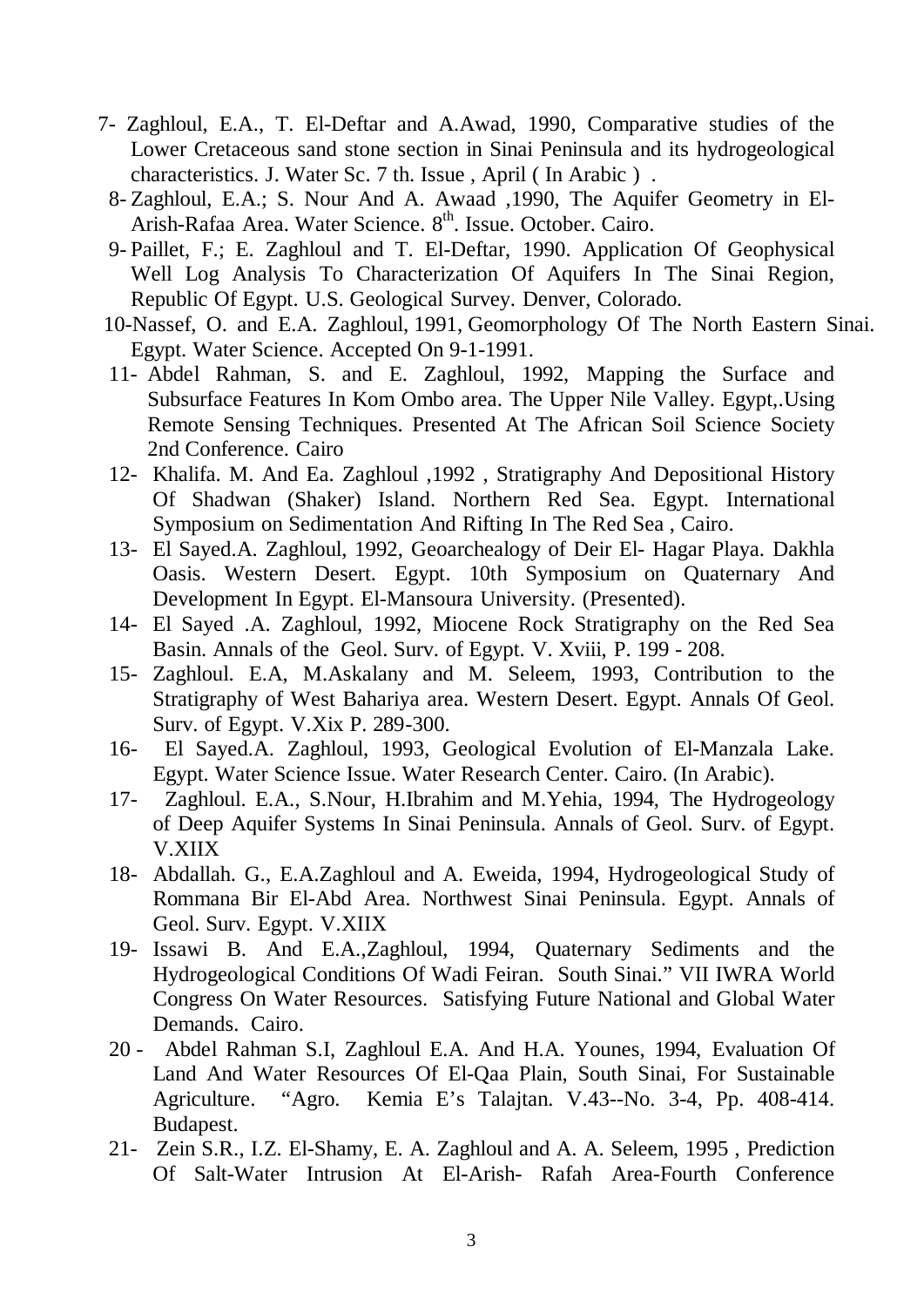"Geology Of Sinai For Development". Suez Canal University & Academy Of Scientific Research and Technology. Ismailia, Pp.171-188 Egypt.

- 22- Zaghloul. E.A., 1995, Water Resources and Water Demands Needed For The Development Of El-Arish-Rafah Area North Sinai. Egypt. Fourth Conference "Geology Of Sinai For Development". Suez Canal University And Academy Of Scientific Research And Technology Ismailia , Pp 189-199 . Egypt (In Arabic).
- 23- Zaghloul E.A.,1996, Hydrogeology of Fissured Carbonate Rocks in El-Quseime Area, East central Sinai, Egypt. Proc. Geol. Surv. Egypt Cennt. Conf. pp. 837-846.
- 24- Issawi; B. and E.A. Zaghloul, 1996, The Quaternary Sediments in Feiran Area. South Sinai, Egypt. Bull. Of the Egyptian Geographical Society. Tome LXIX. VOL. 69 pp. 97-111.
- 25- Zaghloul E.A., 1997, The Hydrogeology of the Upper Cretaceous Limestone Aquifer at Areif El-Naqa Area. Central Sinai. Egypt. Annals of Geol. Surv.
- 26- Zaghloul E.A., S.I. Abdel Rahman and H.M. Onsi,.1997, Potentiality of Land and Water Resources for Agricultural Development of El-Rawafaa Region. North Sinai. Egypt J. Agric. Sci, Mansoura Univ. 22 (11): 4053-4063.
- 27- Abdel Rahman, S.I, El-Rakaiby, M. and Zaghloul E.A, 1997, Landuse planning for Sustainable Development of the Southeastern Desert of Egypt. An integrated Remote Sensing and GIS approch. J. Agric. Sci. Mansoura Univ. 22 (11): pp. 4065-4074.
- 28- Zaghloul E.A., and H.A. Younes, 1998, Mapping the Geomorphic features and sources of pollution in Lake Manzala using Remote Sensing Techniques. Bull. of the Egyptian Geographical Society. Tome LXXl. VOL.. 71pp.137- 146.
- 29- Abdel Hameed A.T, E.A. Zaghloul, M.G. Atwia and E.E. Zahran, 1998, Sedimentology and Hydrogeology of El-Bruk area, north central Sinai, Egypt. International Symposium on Geophysics. J. Tanta Univ. Tanta .
- 30- Khalaf F.I., E.A. Zaghloul, and M. Herehar, 1998, Sedimentomorphic Classification of the NW Sinai dune fields as revealed by the Satellitelmages. Journal of Remote Sensing Cairo. (pp 165-144)
- 31- Hamza M.S., M. A. Awad , A. A. Nada , S.g. Abde El-Samie and E.A. Zaghloul, 1998, Investigation of Ground Water Transport using Environmental Isotopes along the North Eastern part of Sinai Peninsula . Arab. Jour. Of Nuclear Sciences and Applications 31 (2). Pp. 67-80 .
- 32- Zaghloul E.A.,1999, Geoarchaeology and Hydrogeology of Deir El-Hagar playa, Dakhla oasis. Egypt. Bull of Geogr. Society Tome LXX11, vol 72 pp. 79-90.
- 33- Zaghloul E.A., S.G. Abdel-Samie and H.H. Elewa, Groundwater Evolution in Halaib and Shalatein areas as indicated by Hydrochemistry and Environmental Isotopes. Bull. Isotope and Radiation Research Cairo.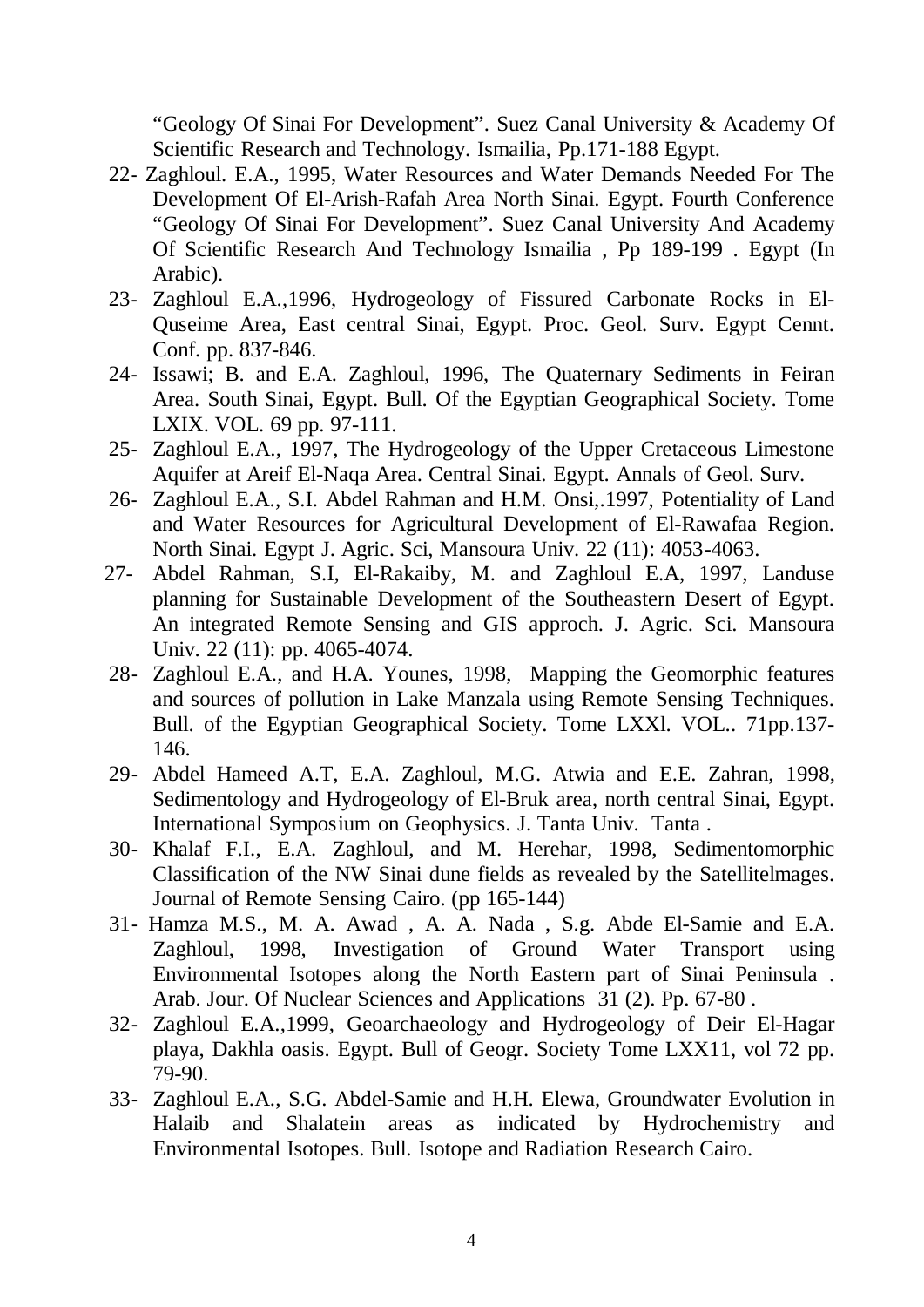- 34- Zaghloul, E.A.,. Remote Sensing Application and Groundwater Aquifer System in Swia Depression, Egypt 12th International Symposium on "International and Arabian Cooperation in the Field of Remote Sensing" Damascus, Syria, 29 Oct-1st November.
- 35- Galal R., M. Yehia, Zaghloul, E.A, and H. H. Elewa, 1999, Hydro-geoelectric Investigations conducted at Wadi Hodein, Wadi Ibib and Wadi Sermatai located at South Eastern part of Egypt . 1 st. Int. Arab. Conf. on Water and Desertifications . Acadmy of Science . Cairo.
- 36- Zaghloul, E.A.; O. Nassif, H.H. Elewa,. and M.A.Yehia, "Water Assessment and Hydrogeological Regions in Sinai Peninsula, Egypt." 3rd International Symposium, Remote Sensing of Urban Areas, Istanbul, Turkey.
- 37- Zaghloul, E.A.,O. Nour,.and H.H. Elewa, "Assessment of Groundwater in Fissured Carbonate Aquifer System in Sinai Peninsula. 3rd International Symposium on Sustainable Agro-Environment Systems. Cairo- Egypt.
- 38- Elewa H.H., Zaghloul E.A and R.G. Fathy. 2002, Potentiality of water Resources of Halaib Shalatin Area, South Eastern Desert. 2nd International Symposium for water Resource Management. IAH. South Africa.
- 39- Elewa , H.H, R.G. Fathy and E.A. Zaghloul . Groundwater Potential of the Southern part of Wadi Qena Basin , Eastern Desert of Egypt , Using Remote Sensing Techniques . Egyp. Jour. Of Remote Sensing and Space Scien. V.III . PP. 133-152.
- 40- Eid, M.M, F.A.Fattah, E.A. Zaghloul and S. El-Beih, 2003. Measurement of surface lateral ground movements in the vicinity of the Southwestern scarp, El-Mokattam Plateau, Cairo, Egypt. J. of Egyptian Geotechnical Society, Vol. 14.
- 41- Zaghloul,E.A, M.A. Yehia and H.H.Elewa,2003, Rock art paintings (Rock Inscriptions ) at Gebel Abraq, South Eastern Desert ,Egypt. Jour. of Remote Sensing and Space Sciences Vol. VI, ISSN 1110-9823.PP.179.186.
- 42- Zaghloul, E.A, H.H. Elewa and S. El-Beih, 2004, Urbanization Impact on the Environmental conditions of the coastal zone between El-Burullus and Port-Said, Egypt (Abstract ) .GORS 14th International Symposium (27-3 sept.2004, Damascus, Syria.
- 43- Ismail, R., E.A. Zaghloul, A. Elshehaby and L.Taha, 2005, Evaluation of Change Detection Approaches for Planimetric Map Updating Using Quick Bird Images, Faculty of Engineering, Al-Azhar University, V.27 No.3, and October 2005.
- 44- Zaghloul, Elewa and S.El-Beih, 2005 Geo-environmental Study of Farafra Oasis , Zaghloul, Elewa and S.El-Beih , Faculty of Sciences Assuit University , November 2005 .
- 45- Habib, H., E.A.Zaghloul and A.A Hassan, 2005, Monitoring of Land Drainage in East Delta using Remote Sensing, First Ain Shames University International Conference on Environmental Engineering ASCEE. 9-11 April 2005. (Cairo, Egypt).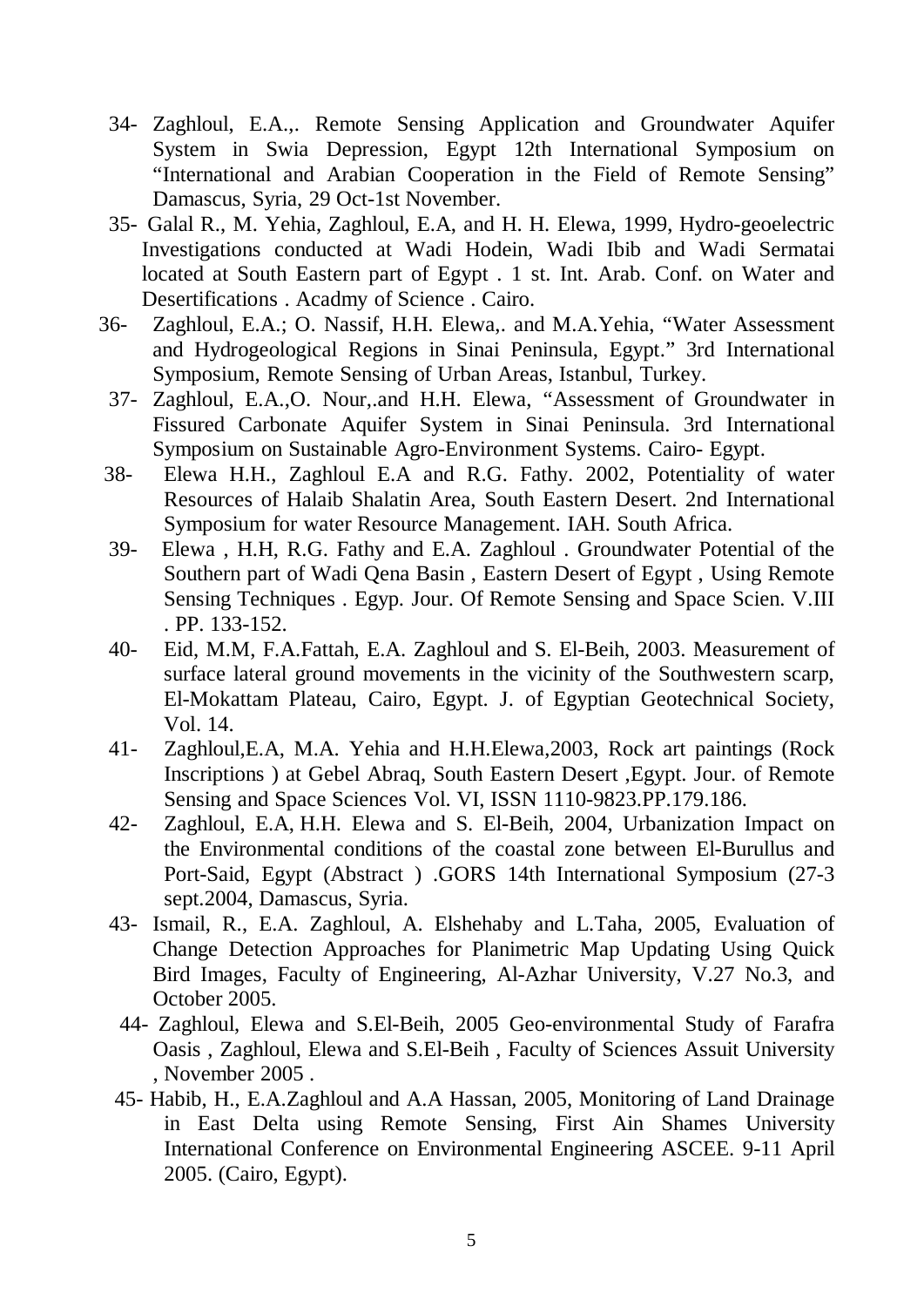- 46- Hassan O.A., Zaghloul E.A., H.A. El-Etr, 2005, Pattern and Hazard of Sand Dune Encroachment with their Environmental impacts in the New Valley. Egypt. Egyp. , J. of Remote Sensing and Space Sciences. V.8, pp. 51-64, Cairo. .
- 47- Ismail ,R., E.A.Zaghloul, A. Elshehaby , K. S. Rashwan and L. Taha , 2005 Evaluation of Change Detection Approaches for Planimetric Map Updating Using QuickNirds Images ,Civil Engineering Research Magazine ( CERM ) , Faculty of Engineering , Al-Azhar University , Vol. 27 , No.3 , Cairo .
- 48- Youssef, A.M., E.A. Zaghloul , M.F. Moussa and A.M. Mahdi , 2006 Geological structures extraction from Remotely sensing data using different Techniques and their Implementation in mineral exploration and Tectonic situation , Earth Observation & Geoinformation Sciences in Support of Africa's Development Conf. Cairo,
- 49- Eid, M.M., M. T. Abdel –Rahman, E. A. Zaghloul, S. El-Beih, 2006, Integrated Remote Sensing and CIS for Proposing Groundwater Recharging Locations: Case Study at West El-Nubbariya Canal, Egypt. Egypt. J. Remote Sensing and Space Sciences, V.9, pp. 113-134, Cairo,
- 50- Eid, M.M., Abdel Rahman, M.T., Zaghloul, E.A. and El-Beih, S.F. (2007): "Numerical Prediction of the Responses to Deep Groundwater Recharge: Case Study at West El-Nubariya Canal, EGYPT. 12 th International Colloquium on Structural and Geotechnical Engineering, 10-12 Dec. 2007 Cairo – Egypt (In press)
- 51- Hydrogeophysical Investigations on Madinat Habu Temple, Western Bank of Luxor, Egypt, Ain Shams Journal of Civil Engineering (ASJCE) Vol. 1, March, 2009, pp.345-353
- 52- Zaghloul,E.A., S. F. El-Beih and O. A. Hassan , 2010, Assessment and management of water Resources in El-Qaa plain , Southwest Sinai Peninsula, 10<sup>th</sup> International Conference on the Geology of Arab World, GAW 10, Cairo University , 10-12 Apri, Cairo, Egypt
- 53- El-Beih S. F., E. A. Zaghloul and A. B. Mounir, 2010, Evaluating and Mitigating the Natural and Man-Made Hazards at Madinet Habo, West Luxor, 10<sup>th</sup> International Conference on the Geology of Arab World, GAW 10, Cairo University, 10-12 April, Cairo, Egypt
- 54- Etaya, M., Shimoda, H., Hasegawa S. and E. A. Zaghloul, 2010, A discovery of the ancient Egyptian Port Site No. 49 using Quick Bird image. Journal of the Japan Society of Photogrammetry and Remote Sensing, V.49, No. 4
- 55- El-Beih S. F., Belal , A . and E.A. Zaghloul, 2010 , Hazards mitigation and Natural resources evaluation around Sohag – Safaga Highway, Eastern Desert, Egypt. Egyptian Journal of Remote Sensing (NARSS) Cairo, Egypt.
- 56- Hassan, F., M. Hemdan, R. Flower, A. Senussi, E. Zaghloul and K. Keatings. 2012 Rethinking the origin of the Modern Nile Floodplain, Alluvial stratigraphy, chronology and History of the Nile Valley in Middle Egypt. The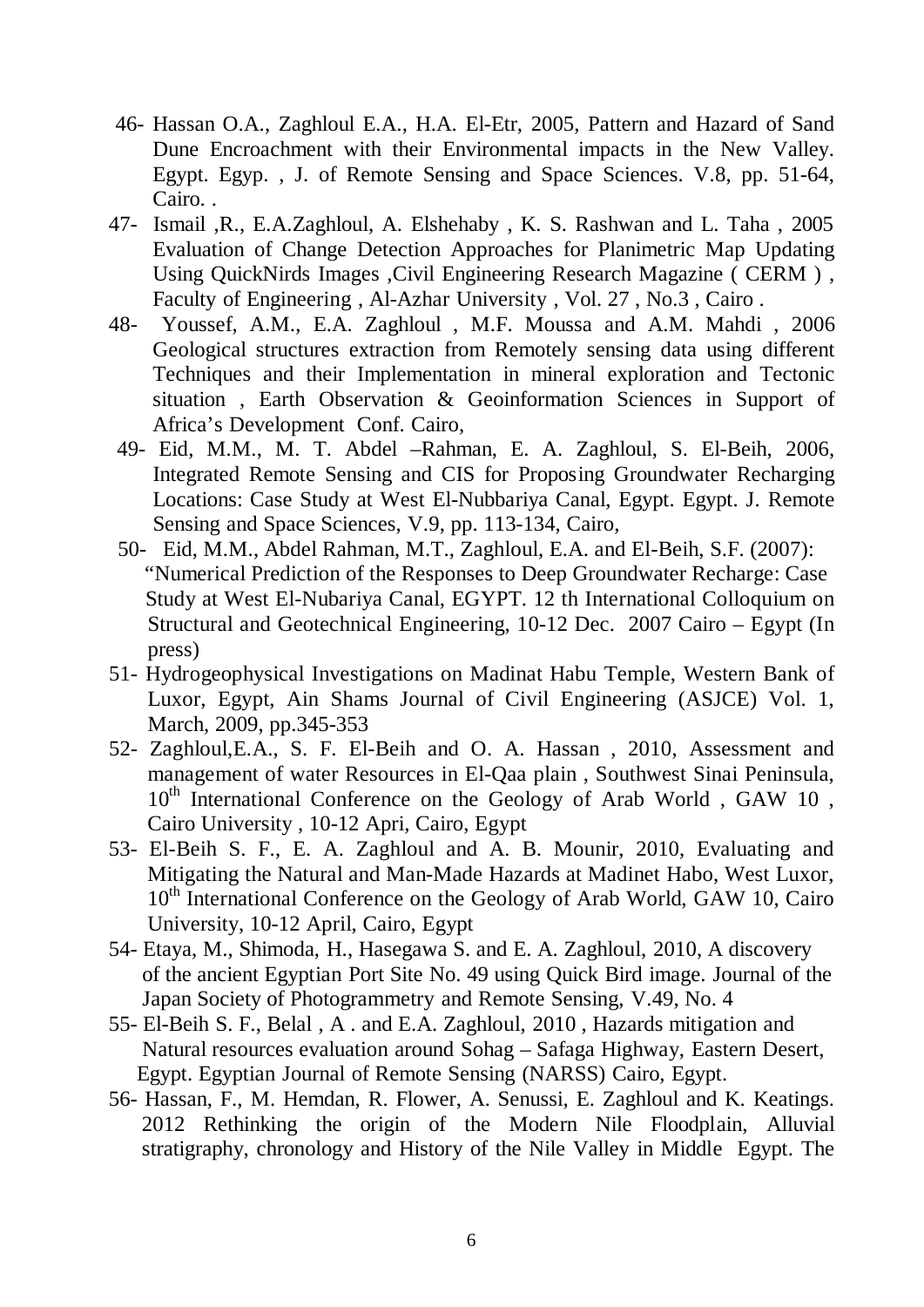4th Japan-Egypt Jointly Symposium: Remote Sensing and Its Application, Cairo

- 57- Hemdan M., E. A. Zaghloul , S. Parcak and M. Senussi, 2012 Inquiring the Egyptian Middle Kingdome Capital: Itj-Towy: at El-Lisht Area. The  $4<sup>th</sup>$  Japan-Egypt Jointly Symposium: Remote Sensing and Its Application, Cairo
- 58- Al-Arabi N., A. Fekri , E. A. Zaghloul and A. Lakes, 2012 Groundwater condition in Giza Plateau (Aphinx area). The  $4<sup>th</sup>$  Japan-Egypt Jointly Symposium: Remote Sensing and Its Application, Cairo
- 59- Zaghloul E. A., 2012. Monitoring the Geo-environmental Hazards at Abydos Archaeological area using Remote Sensing and GIS Techniques, Sohag. The <sup>4th</sup> Japan-Egypt Jointly Symposium: Remote Sensing and Its Application, Cairo
- 60- Kato.H, R. Kimura , S.El-Beih , E. Iwasaki and E.A.Zaghloul , 2012 , Land use change and crop rotation analysis of a government well district in Rashda Village – Dakhla Oasis , Egypt based on Satellite data . Egyptian Journal of Remote Sensing (NARSS) Cairo, Egypt. V.15, Issue 2, 185-195.
- 61- Samir M. Zaid, El Sayed A. Zaghloul and Farid K. Ghanem , 2013 Flashflood impact analysis of Wadi Abu- Hasah on Tell El-Amarna archaeological area using GIS and Remote Sensing. Australian Journal of Basic and Applied Sciences, 7(2): 865-881
- 62- Etaya, Masahiro , Nakano Ryoshi , Shimoda Haruhisa , Hasegawa So and El-Sayed Zaghloul , 2013 , A discovery of the ancient Egyptian archaeological site " Site No. 52 " using a wide variety of Satellite data . Journal of the Japan Society of Photogrammetry and Remote Sensing ( JSPRS ) V.4 . ISSN 0285- 5844.
- 63- Magaly Koch, Ahmed Gaber, Mohamed H., Gereish , El-Sayed Zaghloul , Sayed M. Arafat , and Mostafa Abu-Bakr , 2013. Multi-sensor characterization of subsurface structures in a desert plain area in Egypt with implications for groundwater exploration. Proc. of SPIE Vol. 8887 8887 12-1.
- 64- Zaghloul E.A,, 2014, The interaction between the Coastal Sand Dunes and the Archaeological sites in North West Nile Delta region , Egypt . International Conf. on Research and Innov. for Sust. Soil Managment . 27-29 Nov. Hurghada , Egypt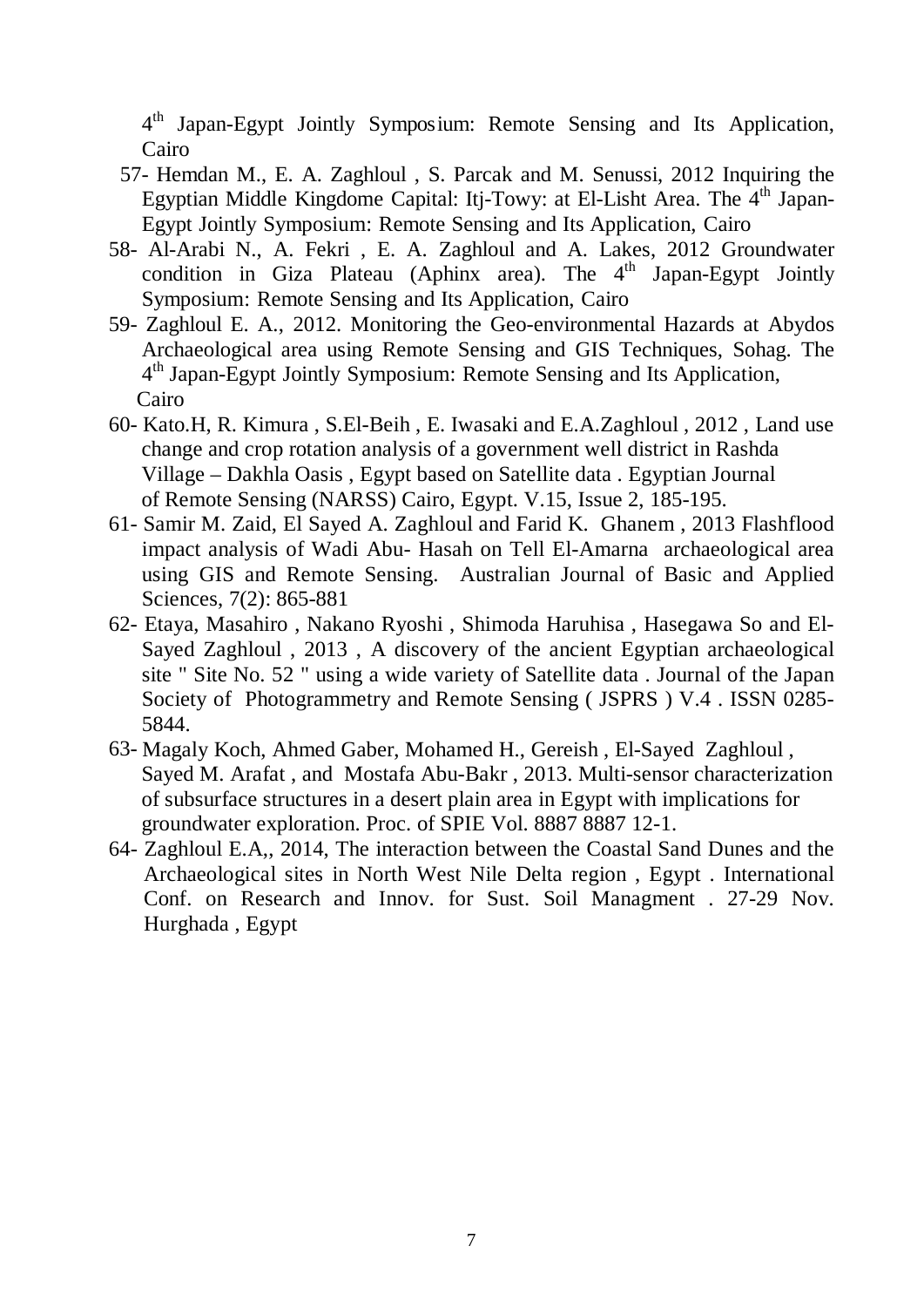# *List of Reports and Projects*

- 1- Geological Studies on the Quaternary Deposits in the Nile Valley. Internal Report Geol. Survey. Cairo. 1973
- 2- Geology of The Area Between Alexandria And Mersa Matrouh. North Western Desert. Internal Report Egypt. Geol. Survey. Cairo. 1973
- 3- Geology of the Quaternary Deposits in Kom- Ombo Area. Internal Report. Egypt. Geol Survey. Cairo. 1976
- 4- Geology of the Qattara Depression and North Western Desert. Internal Report. Geol. Survey of Egypt. Cairo.1978
- 5- Stratigraphy of Abu Minqar Farafra Area, Western Desert. Egypt. Internal Report. Geol. Survey. Cairo. Egypt. 1978
- 6- Sediment logical Recognition of The Miocene Sand Stone of South West Sinai. Tep. De Lab. P. Pessac. Paris. 1981
- 7- Stratigraphy of Abu Durba And West Feiran Area In Relation With 81/3 Field Trip. West Sinai. TOTAL, Cairo. Egypt., 1981
- 8- Preliminary Report Field Mission 81/1 Wadi Feiran. Gulf Of Suez. TOTAL, Cairo. Egypt., 1981
- 9- Reconnaissance Sedimentologique Du Miocene Greseux Du Sud. Ouest Sinai. Rapport De Terrain Et Etude Laboratoire. Tep / De. Talence. Paris., 1981
- 10- Biostratigraphic Correlation For Some Sections From Farafar oasis Western Desert Egypt Read on The 6th. Geol Soc. of Africa. Nairobi, Kenya, 1982
- 11- Review on the Geology of the Northern Part of the Gulf of Suez TOTAL, Cairo. Egypt. , 1983
- 12- Tectonic Analysis of Maghara Area. North Sinai Field Trip Report. TOTAL, Cairo. Egypt., 1983
- 13- Preliminary Notes on the Geology of Gebels Maghara and Reisan Eneiza Areas. TOTAL, Cairo. Egypt. , 1984
- 14- Permis Nord Darag Interpretation Geologioue Et Evaluation 2 Volumes. TOTAL, Cairo. Egypt., 1984
- 15- Reconnaissance Report To Gebel Maghara And Areif Naqa. North Sinai TOTAL, Cairo. Egypt. , 1985
- 16- Geology of Ras Banas Area In Relation To The Geology of The Northern Red Sea Region TOTAL, Cairo. Egypt. , 1985
- 17- Review on the Lower Cretaceous Section in North Sinai Area. TOTAL, Cairo. Egypt. , 1986
- 18- Groundwater Management Study in El-Arish-Rafaa Plain Area. Interim Report. Prepared By Research Institute for Water Resources (RIWR) and Faculty of Engineering, Cairo University, Cairo, 1988
- 19- Groundwater Management Study in El-Arish-Rafaa Plain Area. (RIWR) and Faculty of Engineering. Cairo University. Cairo, 1988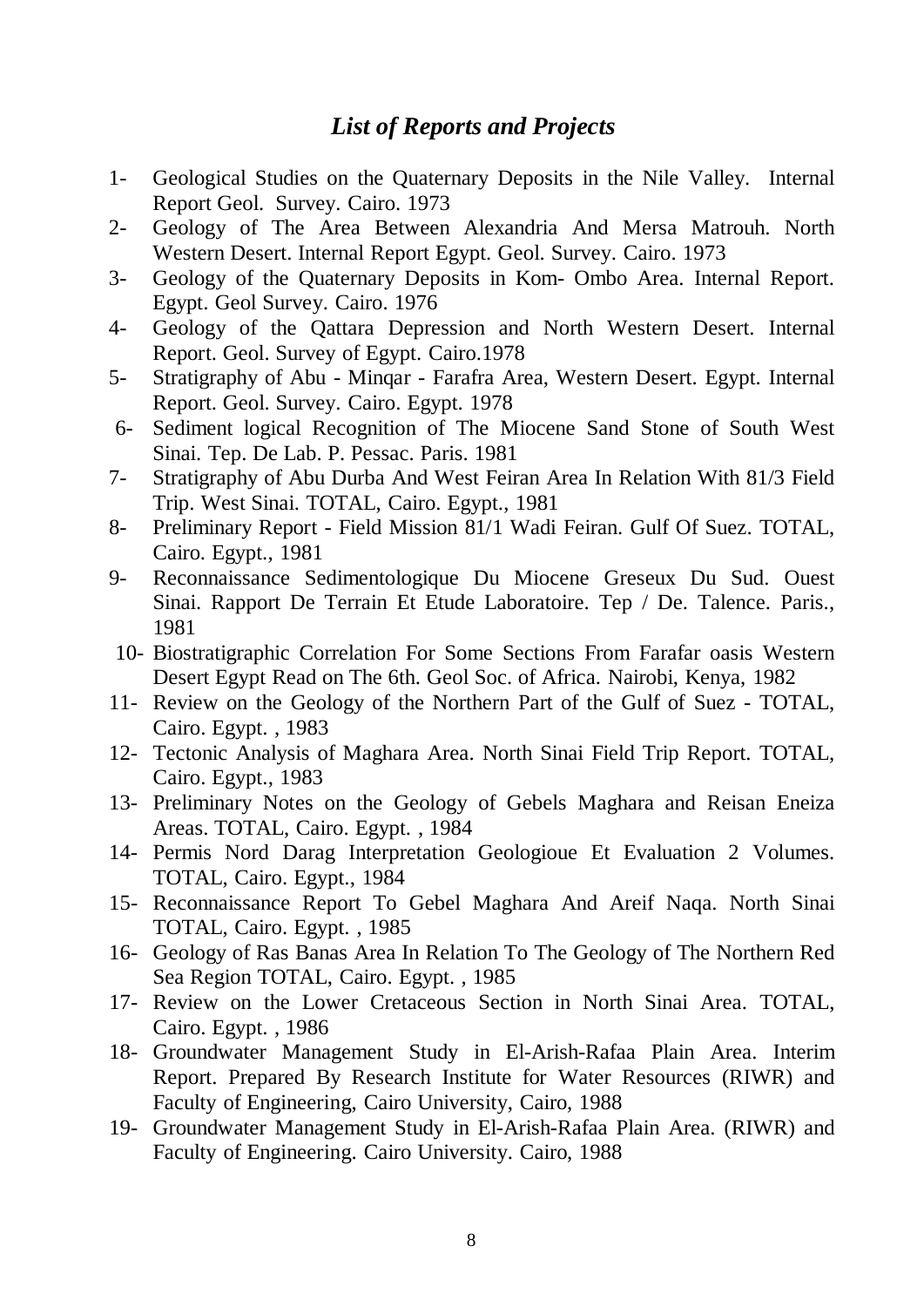- 20- Geoelectrical Sounding Survey In El-Arish, Sheikh Zuwayed Rafaa Area. (RIWR) and Faculty of Engineering. Cairo University. Cairo. , 1989
- 21- Geoelectrical Sounding Survey For Maghagh Map Sheet. Beni Suef. Faculty Of Engineering. Cairo University and Research Institute for Groundwater. National Water Research Center. Cairo., 1990
- 22- Geoelectrical Sounding Survey For Minia Map Sheet. Faculty of Engineering. Cairo University and Research Institute For Groundwater. National Water Research Center. Cairo. , 1990
- 23- Geoelectrical Sounding Survey For Assiut Map Sheet. Faculty of Engineering. Cairo University And Research Institute For Groundwater. National Water Research Center. Cairo. , 1991
- 24- Geoelectrical Sounding Survey For Qena Map Sheet. Faculty of Engineering. Cairo University and Research Institute For Groundwater. National Water Research Center. Cairo. , 1991
- 25- Geolectrical Sounding Survey For Luxor Map Sheet. Faculty of Engineering. Cairo University and Research Institute for Groundwater. Water Research Center. Cairo. , 1991
- 26- Sinai Water Resources Map. Commission of the European Communities. Sinai Water Resources Study (Phase II) Research Institute For Water Resources And Faculty of Engineering. Cairo University. , 1992
- 27- Subsurface Geology and Deep Aquifer Geometry In Sinai Peninsula. (RIWR). , 1993
- 28- Sinai Water Resources Study (Phase II) Research Institute For Water Resources, Faculty of Engineering Cairo University And Commission of The European Communities. Cairo. , 1993
- 29- Regional prospective possibility of the Fissured Carbonate aquifer system in Egypt. 3 rd. Technical report on Sinai Penninsula. Research Institute for water Resources, Delta Barrage, 1996
- 30- Natural Resources in Halayib- Shalatin area, National Authority for Remote Sensing and space sciences, Academy of Scientific Research and Technology. Interim report. Cairo. , 1997
- 31- Water use efficiency in Natural vegetation and Agricultural areas by Remote Sensing in the Mediterranean basin WATERMED Project, NARSS. EU. , 2000
- 32- Geo-Environmental Studies on Farafra Oasis, Western Desert of Egypt. National Authority for Remote Sensing and Space Sciences. Internal report. Cairo , 2000
- 33- Water Resources in South East Aswan and Wadi Al-Allaqi areas. National Authority for Remote Sensing and Space Sciences. Internal report. Cairo. , 2000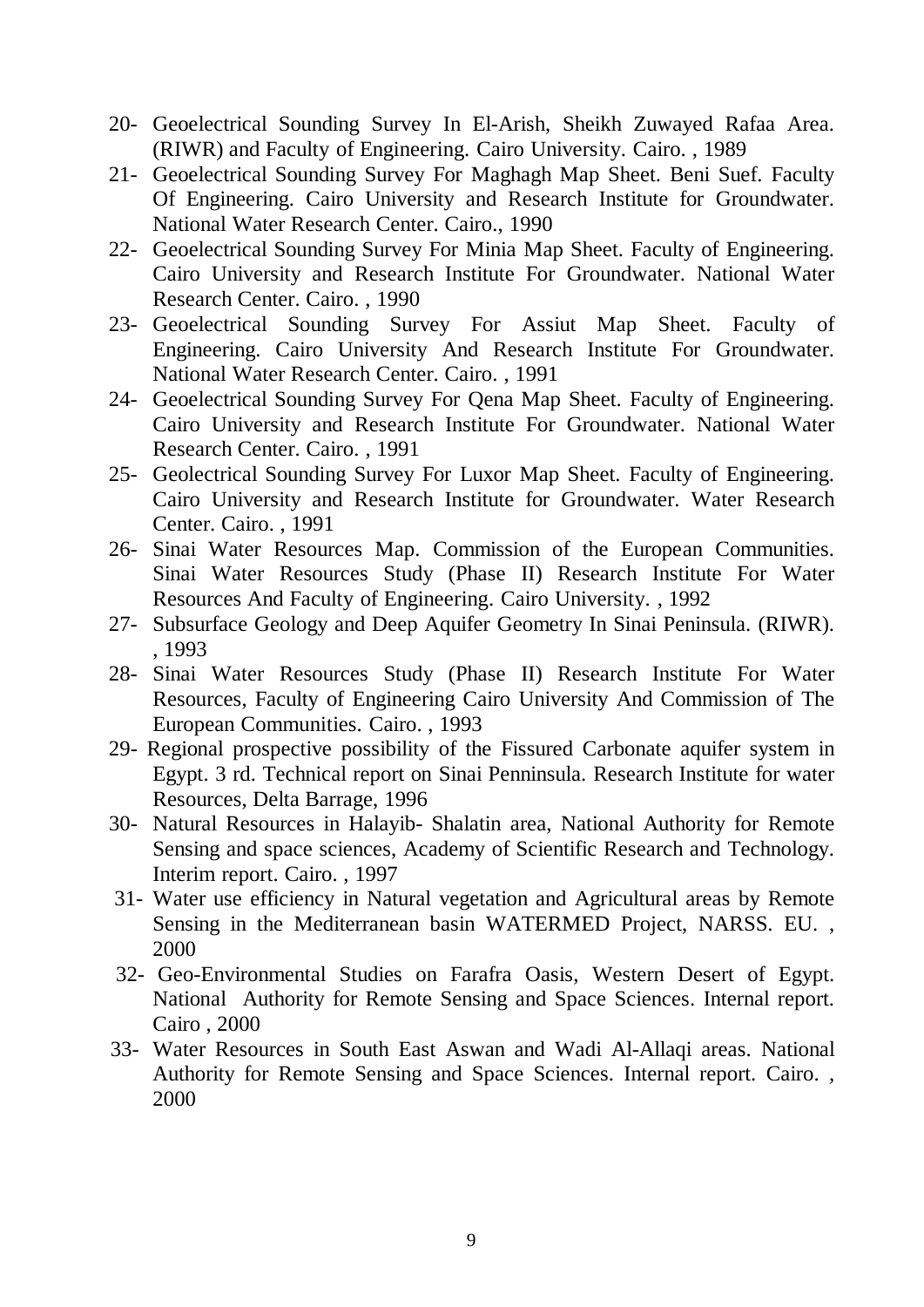- 34- Geo-Environmental Studies of the coastal Zone between El-Burullus and Port Said. National Authority for Remote Sensing and Space Sciences. Internal report. Cairo. , 2000
- 35- Water Resources and Geo-environmental characteristics of Tushka and West lake Nasser area. Internal report. NARSS., 2000
- 36- Water Resources and Sustainable development in Wadi El-Qubbanya. West of Aswan, Internal report, NARSS, Cairo. , 2002
- 37- Management System of Water Resources in Northeastern Nile Delta . Internal report , NARSS . Cairo , 2002.
- 38- Hydrological Study and Mitigation Measures the project area of Hammam Faroun Curative Tourism Resort Southwest Sinai. NARSS Cairo, 2002
- 39 -Hydrogeological conditions and construction of Geographic Information system of SIWA Depression. Internal report, NARSS. Cairo, 2003
- 40- Water use efficiency in natural vegetation and agricultural areas by Remote Sensing in the Mediterranean basin. WATERMED Project Contract No.ICA3. ct.1999.00015, EU. NARSS. Cairo, 2003
- 41- The Hydrogeological Status of El-Manzala Lagoon. MELMARINA EU Project. No. ICA-2001, NARSS. Cairo, 2005
- 42- Geo-archeology and Holocene Land use in El-Faiyum Depression. Internal Report .NARSS. Cairo. 2005
- 43- Assessment of Water and Land Resources in Wadi Qena Basin for Sustainable Development, NARSS, Internal Report, Cairo, 2006
- 44- Space Archaeology and Remote Sensing Applications for the conservation and management of the Pyramid tract from Abu-Roash to Meidum. Internal Report .NARSS. Cairo, 2007
- 45- Using Remote Sensing and GIS Techniques to monitor the Geo-environmental Changes at Madenit Habou , Western bank of Luxor , Egypt ,Internal Report, NARSS, 2008
- 46- Using Remote Sensing and GIS Techniques to monitor the Geo-environmental changes around Hibis Temple, Kharga Oasis, Western Desert, Egypt, Internal Report, NARSS, 2009
- 47 Coastal Sand Dunes. Sate- Egitto, Report of Joint Research (Waseda L Tokai Univ., NARSS) at West Delta. , ISSN 1883-7743, Vol. I Feb. 2009
- 48- Using Remote Sensing and GIS Techniques to monitor the Geo-environmental changes around Abydos area, Sohag, Egypt, Internal Report, NARSS, 2010
- 49- Road Map "Deep and Brackish Groundwater "Groundwater Working Group, Water Science Council, Academy of Scientific Research and Technology, Egypt, 2011.
- 50- Integration of Geoscience and Archaeology to Support Site Management and the Preservation of Egyptian Heritage, National Authority for Remote Sensing and Space Sciences & Schlumberjer WesternGeco. Egypt, 2011.